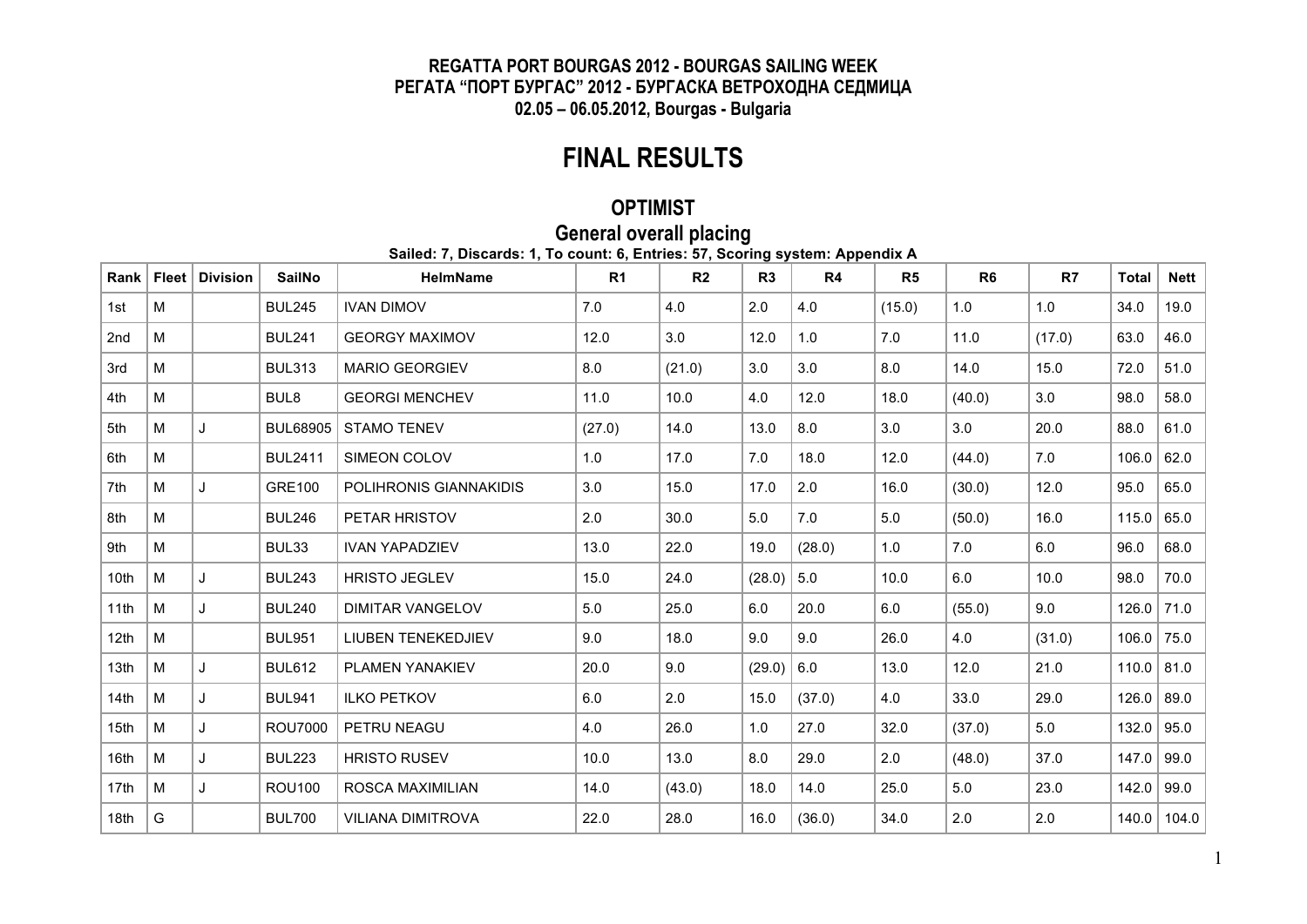| 19th | М         | J | <b>BUL688</b>    | <b>TEODOR BISHKOV</b>             | 25.0         | 19.0         | 21.0 | 22.0   | (29.0)   | 16.0         | 4.0          | 136.0 | 107.0         |
|------|-----------|---|------------------|-----------------------------------|--------------|--------------|------|--------|----------|--------------|--------------|-------|---------------|
| 20th | M         | J | <b>GRE102</b>    | <b>GIORGIOS HATZIKONSTANTINOU</b> | 19.0         | 37.0         | 11.0 | 23.0   | 9.0      | (45.0)       | 8.0          | 152.0 | 107.0         |
| 21st | M         | J | <b>ROU200</b>    | ION VLAD ANDREI                   | 16.0         | 32.0         | 14.0 | 10.0   | 14.0     | (42.0)       | 24.0         | 152.0 | 110.0         |
| 22nd | M         | J | <b>BUL945</b>    | <b>KLEMENT SARASTOV</b>           | $(58.0$ DNF) | 1.0          | 24.0 | 21.0   | 35.0     | 10.0         | 22.0         | 171.0 | 113.0         |
| 23rd | G         | J | <b>BUL211</b>    | <b>MARINA DIMITROVA</b>           | (33.0)       | 12.0         | 33.0 | 13.0   | 21.0     | 21.0         | 13.0         | 146.0 | 113.0         |
| 24th | M         | J | <b>BUL272</b>    | ALEXANDYR YALUMOV                 | (41.0)       | 5.0          | 10.0 | 11.0   | 19.0     | 38.0         | 35.0         | 159.0 | 118.0         |
| 25th | M         |   | <b>BUL3113</b>   | <b>GEORGI DZINGOV</b>             | 23.0         | $(58.0$ DSQ) | 26.0 | 26.0   | 11.0     | 17.0         | 18.0         | 179.0 | 121.0         |
| 26th | G         |   | <b>BUL248</b>    | NIKOLETA PETKOVA                  | 24.0         | (40.0)       | 20.0 | 25.0   | 24.0     | 13.0         | 19.0         | 165.0 | 125.0         |
| 27th | G         |   | <b>ROU899</b>    | <b>BOLAT EBRU</b>                 | 21.0         | 27.0         | 30.0 | 15.0   | (31.0)   | 9.0          | 25.0         | 158.0 | 127.0         |
| 28th | М         |   | MAS <sub>1</sub> | <b>IVO TODOROV</b>                | 18.0         | 31.0         | 25.0 | 17.0   | (36.0)   | 32.0         | 14.0         | 173.0 | 137.0         |
| 29th | ${\sf M}$ | J | <b>BUL119</b>    | <b>VIKTOR HRISTOV</b>             | (46.0)       | 11.0         | 23.0 | 42.0   | 22.0     | 8.0          | 34.0         | 186.0 | 140.0         |
| 30th | G         | J | <b>BUL952</b>    | <b>MARIA PENCHEVA</b>             | 28.0         | 36.0         | 22.0 | 30.0   | 17.0     | $(58.0$ DNC) | 30.0         | 221.0 | 163.0         |
| 31st | M         | J | <b>BUL947</b>    | <b>DIMITAR SHANGOV</b>            | $(58.0$ DNF) | 6.0          | 38.0 | 24.0   | 58.0 BFD | 27.0         | 11.0         | 222.0 | 164.0         |
| 32nd | G         | J | <b>BRA3058</b>   | <b>MARIA STOYANOVA</b>            | 35.0         | 7.0          | 41.0 | 16.0   | 23.0     | 46.0         | $(58.0$ DNF) | 226.0 | 168.0         |
| 33rd | M         | J | <b>BUL707</b>    | <b>IRINEY SVILEN GEORGIEV</b>     | $(58.0$ DNF) | 16.0         | 44.0 | 40.0   | 27.0     | 18.0         | 26.0         | 229.0 | 171.0         |
| 34th | M         | J | BUL81            | <b>LIUBEN TODOROV</b>             | 17.0         | 34.0         | 37.0 | 33.0   | 20.0     | 34.0         | $(58.0$ DNF) | 233.0 | 175.0         |
| 35th | M         | J | <b>BUL2481</b>   | <b>VLADISLAV MARINOV</b>          | 43.0         | 8.0          | 35.0 | 19.0   | 44.0     | 31.0         | $(58.0$ DNF) | 238.0 | 180.0         |
| 36th | ${\sf M}$ | J | <b>BUL247</b>    | <b>VESELIN YOVCHEV</b>            | 36.0         | 23.0         | 27.0 | (41.0) | 41.0     | 22.0         | 33.0         | 223.0 | 182.0         |
| 37th | M         | J | <b>BUL244</b>    | STEFAN IVANOV                     | 30.0         | 35.0         | 40.0 | (45.0) | 37.0     | 19.0         | 28.0         | 234.0 | 189.0         |
| 38th | M         |   | <b>BUL496</b>    | LUBOSLAV STOYANOV                 | 39.0         | 20.0         | 36.0 | 32.0   | 33.0     | 29.0         | $(58.0$ DNF) | 247.0 | 189.0         |
| 39th | M         | J | 28               | SIMEON KOBARELOV                  | 32.0         | 33.0         | 31.0 | (38.0) | 30.0     | 36.0         | 27.0         | 227.0 | 189.0         |
| 40th | G         | J | <b>ROU216</b>    | <b>BOICENCO LUANA</b>             | 34.0         | 41.0         | 34.0 | 31.0   | 28.0     | 25.0         | $(58.0$ DNF) | 251.0 | 193.0         |
| 41st | M         |   | <b>BUL677</b>    | <b>GEORGY JELEV</b>               | 26.0         | (42.0)       | 42.0 | 39.0   | 42.0     | 20.0         | 32.0         | 243.0 | 201.0         |
| 42nd | G         |   | <b>BUL709</b>    | KALINA GEORGIEVA                  | 31.0         | 39.0         | 39.0 | 43.0   | 39.0     | 23.0         | $(58.0$ DNF) | 272.0 | 214.0         |
| 43rd | М         |   | <b>BUL713</b>    | <b>HRISTO MLADENOV</b>            | 38.0         | 44.0         | 45.0 | 34.0   | 46.0     | 15.0         | $(58.0$ DNF) | 280.0 | 222.0         |
| 44th | G         | J | BUL63636         | <b>TEODORA DRAJEVA</b>            | 29.0         | 48.0         | 46.0 | 35.0   | 38.0     | 26.0         | $(58.0$ DNF) |       | $280.0$ 222.0 |
|      |           |   |                  |                                   |              |              |      |        |          |              |              |       |               |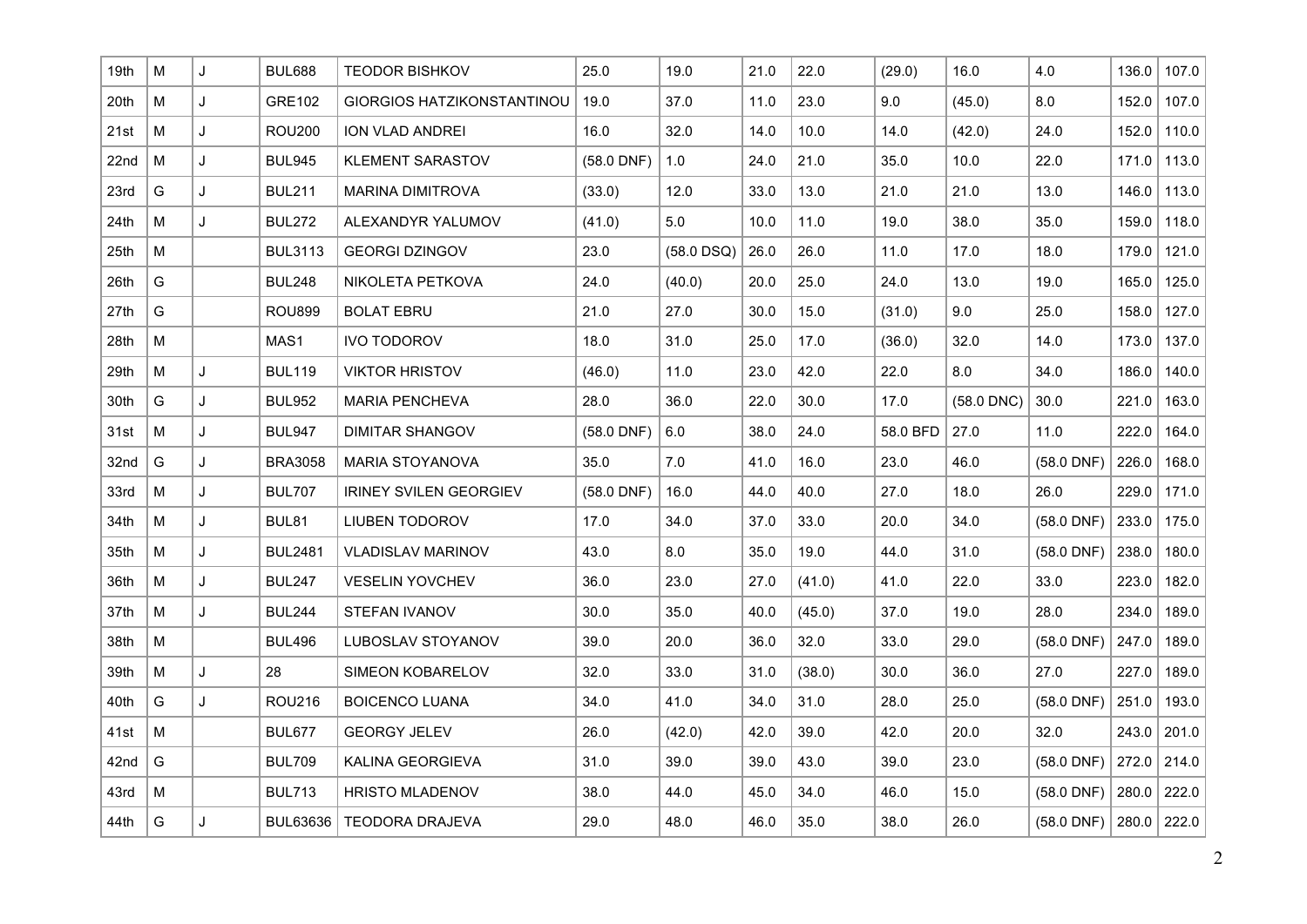| 45th | M |   | <b>BUL506</b>  | DANIEL BODUROV           | 44.0         | 47.0         | 50.0   | 46.0         | 40.0 | 24.0 | (58.0 BFD)   | 309.0 | 251.0 |
|------|---|---|----------------|--------------------------|--------------|--------------|--------|--------------|------|------|--------------|-------|-------|
| 46th | M |   | <b>BUL2462</b> | <b>VIKTOR TODOROV</b>    | 40.0         | 38.0         | 32.0   | 44.0         | 45.0 | 53.0 | $(58.0$ DNF) | 310.0 | 252.0 |
| 47th | M |   | <b>BUL946</b>  | <b>EVGENI ATANASOV</b>   | 50.0         | 29.0         | (53.0) | 51.0         | 51.0 | 41.0 | 36.0         | 311.0 | 258.0 |
| 48th | M |   | <b>SLO742</b>  | <b>BOGOMIL DINCEV</b>    | 37.0         | 45.0         | 43.0   | 47.0         | 48.0 | 43.0 | $(58.0$ DNF) | 321.0 | 263.0 |
| 49th | M | J | <b>BUL128</b>  | <b>KALOYAN HRISTOV</b>   | $(58.0$ DNF) | 46.0         | 55.0   | 48.0         | 50.0 | 28.0 | 58.0 DNF     | 343.0 | 285.0 |
| 50th | G | J | 21             | <b>KATRIN SYBEVA</b>     | 48.0         | $(58.0$ DNF) | 47.0   | 52.0         | 43.0 | 39.0 | 58.0 DNF     | 345.0 | 287.0 |
| 51st | M |   | <b>BUL1999</b> | <b>SAVA SARASTOV</b>     | 42.0         | 49.0         | 48.0   | 53.0         | 47.0 | 51.0 | $(58.0$ DNF) | 348.0 | 290.0 |
| 52nd | M |   | <b>BUL502</b>  | <b>KRISTIYAN BODUROV</b> | 47.0         | $(58.0$ DNF) | 49.0   | 50.0         | 54.0 | 35.0 | 58.0 DNF     | 351.0 | 293.0 |
| 53rd | M |   | <b>BUL3059</b> | ALEXANDYR FILISYAN       | 49.0         | 50.0         | 51.0   | 49.0         | 49.0 | 54.0 | $(58.0$ DNF) | 360.0 | 302.0 |
| 54th | M |   | <b>BUL196</b>  | PETAR KUCAROV            | 45.0         | 51.0         | 52.0   | 55.0         | 53.0 | 47.0 | $(58.0$ DNF) | 361.0 | 303.0 |
| 55th | G |   | BUL85          | <b>DENITSA RUSEVA</b>    | 51.0         | 54.0         | 54.0   | $(58.0$ DNC) | 55.0 | 49.0 | 58.0 DNC     | 379.0 | 321.0 |
| 56th | M | J | <b>BUL877</b>  | <b>GEORGI POPOV</b>      | $(58.0$ DNC) | 52.0         | 56.0   | 58.0 DNC     | 52.0 | 52.0 | 58.0 DNF     | 386.0 | 328.0 |
| 57th | G |   | <b>BUL871</b>  | <b>VANESA FILISYAN</b>   | $(58.0$ DNF) | 53.0         | 57.0   | 54.0         | 56.0 | 56.0 | 58.0 DNC     | 392.0 | 334.0 |

### **General overall placing boys**

|     |   |                  |                                 |      |        |      | ັ      |        |        |        |       |      |
|-----|---|------------------|---------------------------------|------|--------|------|--------|--------|--------|--------|-------|------|
| 1st | M | <b>BUL245</b>    | <b>IVAN DIMOV</b>               | 7.0  | 4.0    | 2.0  | 4.0    | (15.0) | 1.0    | 1.0    | 34.0  | 19.0 |
| 2nd | M | <b>BUL241</b>    | <b>GEORGY</b><br><b>MAXIMOV</b> | 12.0 | 3.0    | 12.0 | 1.0    | 7.0    | 11.0   | (17.0) | 63.0  | 46.0 |
| 3rd | M | <b>BUL313</b>    | <b>MARIO</b><br><b>GEORGIEV</b> | 8.0  | (21.0) | 3.0  | 3.0    | 8.0    | 14.0   | 15.0   | 72.0  | 51.0 |
| 4th | M | BUL <sub>8</sub> | <b>GEORGI</b><br><b>MENCHEV</b> | 11.0 | 10.0   | 4.0  | 12.0   | 18.0   | (40.0) | 3.0    | 98.0  | 58.0 |
| 5th | M | <b>BUL2411</b>   | <b>SIMEON</b><br>COLOV          | 1.0  | 17.0   | 7.0  | 18.0   | 12.0   | (44.0) | 7.0    | 106.0 | 62.0 |
| 6th | M | <b>BUL246</b>    | <b>PETAR</b><br><b>HRISTOV</b>  | 2.0  | 30.0   | 5.0  | 7.0    | 5.0    | (50.0) | 16.0   | 115.0 | 65.0 |
| 7th | M | BUL33            | <b>IVAN</b><br><b>YAPADZIEV</b> | 13.0 | 22.0   | 19.0 | (28.0) | 1.0    | 7.0    | 6.0    | 96.0  | 68.0 |
| 8th | M | <b>BUL951</b>    | <b>LIUBEN</b><br>TENEKEDJIEV    | 9.0  | 18.0   | 9.0  | 9.0    | 26.0   | 4.0    | (31.0) | 106.0 | 75.0 |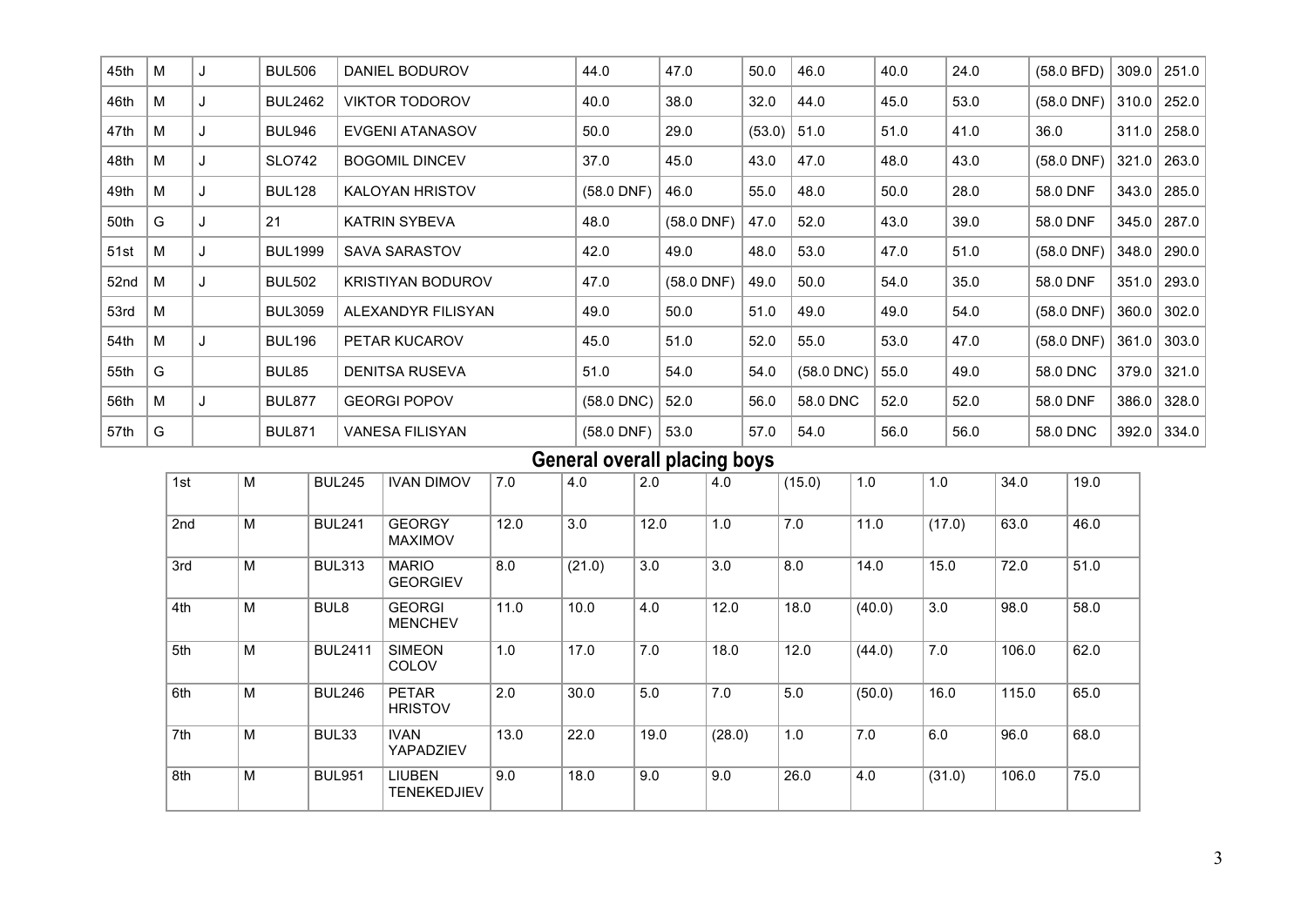| 9rd              | M | <b>BUL3113</b>   | <b>GEORGI</b><br><b>DZINGOV</b>     | 23.0 | (58.0)<br>DSQ) | 26.0 | 26.0 | 11.0   | 17.0 | 18.0           | 179.0 | 121.0 |
|------------------|---|------------------|-------------------------------------|------|----------------|------|------|--------|------|----------------|-------|-------|
| 10th             | M | MAS <sub>1</sub> | <b>IVO</b><br><b>TODOROV</b>        | 18.0 | 31.0           | 25.0 | 17.0 | (36.0) | 32.0 | 14.0           | 173.0 | 137.0 |
| 11 <sub>nd</sub> | M | <b>BUL496</b>    | <b>LUBOSLAV</b><br><b>STOYANOV</b>  | 39.0 | 20.0           | 36.0 | 32.0 | 33.0   | 29.0 | (58.0)<br>DNF) | 247.0 | 189.0 |
| 12 <sub>th</sub> | M | <b>BUL677</b>    | <b>GEORGY</b><br><b>JELEV</b>       | 26.0 | (42.0)         | 42.0 | 39.0 | 42.0   | 20.0 | 32.0           | 243.0 | 201.0 |
| 13 <sub>th</sub> | M | <b>BUL713</b>    | <b>HRISTO</b><br><b>MLADENOV</b>    | 38.0 | 44.0           | 45.0 | 34.0 | 46.0   | 15.0 | (58.0)<br>DNF) | 280.0 | 222.0 |
| 14 <sub>th</sub> | M | <b>BUL3059</b>   | <b>ALEXANDYR</b><br><b>FILISYAN</b> | 49.0 | 50.0           | 51.0 | 49.0 | 49.0   | 54.0 | (58.0)<br>DNF) | 360.0 | 302.0 |

### **General overall placing boys junior**

| 1st              | M | . J | <b>BUL68905</b> | <b>STAMO TENEV</b>                          | (27.0)         | 14.0   | 13.0   | 8.0    | 3.0    | 3.0    | 20.0 | 88.0  | 61.0  |
|------------------|---|-----|-----------------|---------------------------------------------|----------------|--------|--------|--------|--------|--------|------|-------|-------|
| 2 <sub>nd</sub>  | M | J   | <b>GRE100</b>   | <b>POLIHRONIS</b><br><b>GIANNAKIDIS</b>     | 3.0            | 15.0   | 17.0   | 2.0    | 16.0   | (30.0) | 12.0 | 95.0  | 65.0  |
| 3rd              | M | J   | <b>BUL243</b>   | <b>HRISTO JEGLEV</b>                        | 15.0           | 24.0   | (28.0) | 5.0    | 10.0   | 6.0    | 10.0 | 98.0  | 70.0  |
| 4th              | M | J   | <b>BUL240</b>   | DIMITAR VANGELOV                            | 5.0            | 25.0   | 6.0    | 20.0   | 6.0    | (55.0) | 9.0  | 126.0 | 71.0  |
| 6th              | M | J   | <b>BUL612</b>   | <b>PLAMEN YANAKIEV</b>                      | 20.0           | 9.0    | (29.0) | 6.0    | 13.0   | 12.0   | 21.0 | 110.0 | 81.0  |
| 7th              | M |     | <b>BUL941</b>   | <b>ILKO PETKOV</b>                          | 6.0            | 2.0    | 15.0   | (37.0) | 4.0    | 33.0   | 29.0 | 126.0 | 89.0  |
| 8th              | M | J   | <b>ROU7000</b>  | PETRU NEAGU                                 | 4.0            | 26.0   | 1.0    | 27.0   | 32.0   | (37.0) | 5.0  | 132.0 | 95.0  |
| 9th              | M | J   | <b>BUL223</b>   | <b>HRISTO RUSEV</b>                         | 10.0           | 13.0   | 8.0    | 29.0   | 2.0    | (48.0) | 37.0 | 147.0 | 99.0  |
| 10th             | M | J   | <b>ROU100</b>   | ROSCA MAXIMILIAN                            | 14.0           | (43.0) | 18.0   | 14.0   | 25.0   | 5.0    | 23.0 | 142.0 | 99.0  |
| 11th             | M | J   | <b>BUL688</b>   | <b>TEODOR BISHKOV</b>                       | 25.0           | 19.0   | 21.0   | 22.0   | (29.0) | 16.0   | 4.0  | 136.0 | 107.0 |
| 12th             | M | J   | GRE102          | <b>GIORGIOS</b><br><b>HATZIKONSTANTINOU</b> | 19.0           | 37.0   | 11.0   | 23.0   | 9.0    | (45.0) | 8.0  | 152.0 | 107.0 |
| 13th             | M | J   | <b>ROU200</b>   | <b>ION VLAD ANDREI</b>                      | 16.0           | 32.0   | 14.0   | 10.0   | 14.0   | (42.0) | 24.0 | 152.0 | 110.0 |
| 14th             | M | J   | <b>BUL945</b>   | <b>KLEMENT SARASTOV</b>                     | (58.0)<br>DNF) | 1.0    | 24.0   | 21.0   | 35.0   | 10.0   | 22.0 | 171.0 | 113.0 |
| 15 <sub>th</sub> | M | J   | <b>BUL272</b>   | ALEXANDYR YALUMOV                           | (41.0)         | 5.0    | 10.0   | 11.0   | 19.0   | 38.0   | 35.0 | 159.0 | 118.0 |
| 16th             | M | J   | <b>BUL119</b>   | <b>VIKTOR HRISTOV</b>                       | (46.0)         | 11.0   | 23.0   | 42.0   | 22.0   | 8.0    | 34.0 | 186.0 | 140.0 |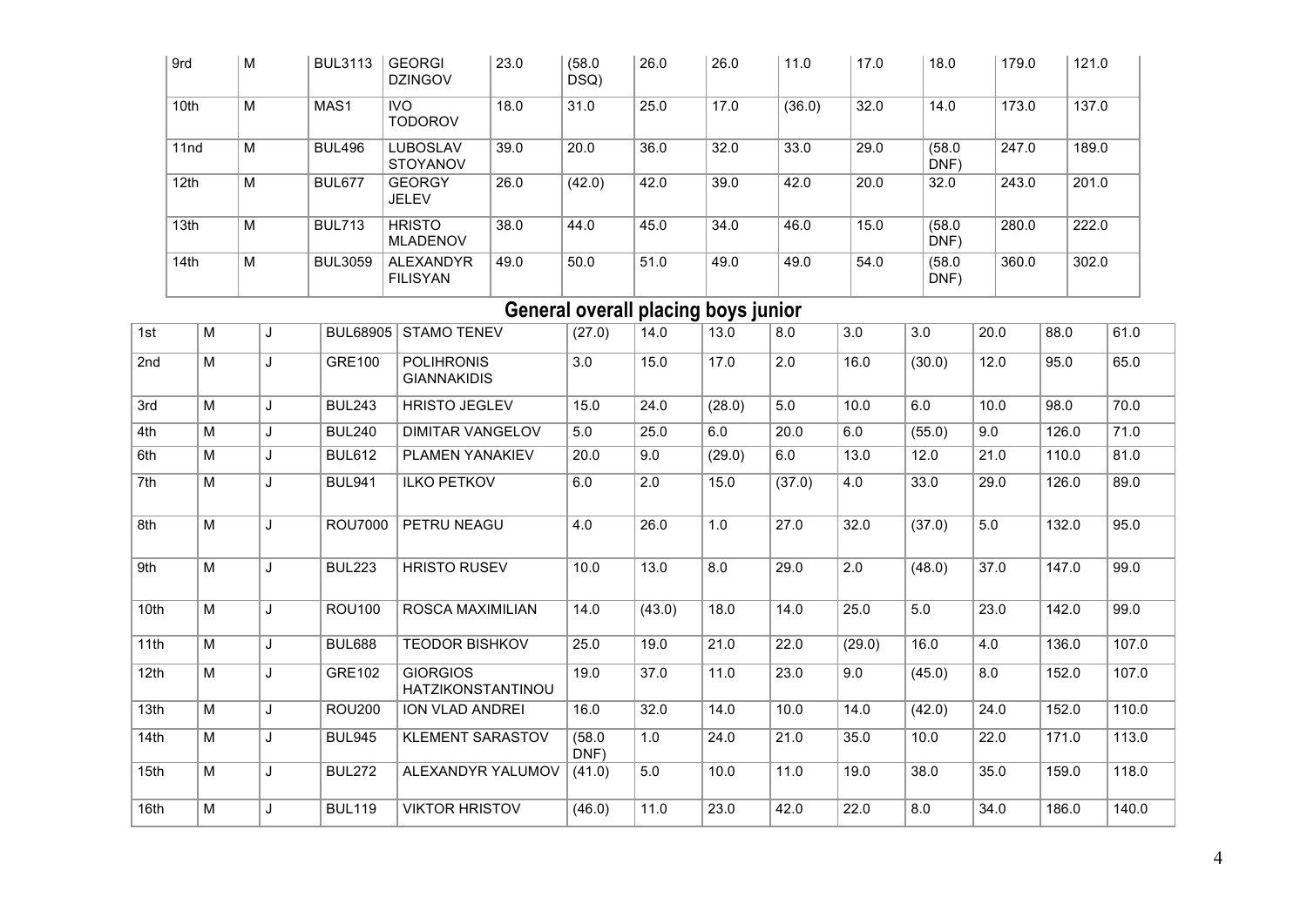| 17th | M              | J | <b>BUL947</b>  | <b>DIMITAR SHANGOV</b>                  | (58.0)<br>DNF) | 6.0            | 38.0   | 24.0               | 58.0<br><b>BFD</b> | 27.0 | 11.0               | 222.0 | 164.0 |
|------|----------------|---|----------------|-----------------------------------------|----------------|----------------|--------|--------------------|--------------------|------|--------------------|-------|-------|
| 18th | $\overline{M}$ | J | <b>BUL707</b>  | <b>IRINEY SVILEN</b><br><b>GEORGIEV</b> | (58.0)<br>DNF) | 16.0           | 44.0   | 40.0               | 27.0               | 18.0 | 26.0               | 229.0 | 171.0 |
| 19th | $\overline{M}$ | J | BUL81          | <b>LIUBEN TODOROV</b>                   | 17.0           | 34.0           | 37.0   | 33.0               | 20.0               | 34.0 | (58.0)<br>DNF)     | 233.0 | 175.0 |
| 20th | M              | J | <b>BUL2481</b> | <b>VLADISLAV MARINOV</b>                | 43.0           | 8.0            | 35.0   | 19.0               | 44.0               | 31.0 | (58.0)<br>DNF)     | 238.0 | 180.0 |
| 21st | $\overline{M}$ | J | <b>BUL247</b>  | <b>VESELIN YOVCHEV</b>                  | 36.0           | 23.0           | 27.0   | (41.0)             | 41.0               | 22.0 | 33.0               | 223.0 | 182.0 |
| 22nd | M              | J | <b>BUL244</b>  | <b>STEFAN IVANOV</b>                    | 30.0           | 35.0           | 40.0   | (45.0)             | 37.0               | 19.0 | 28.0               | 234.0 | 189.0 |
| 23rd | M              | J | 28             | <b>SIMEON KOBARELOV</b>                 | 32.0           | 33.0           | 31.0   | (38.0)             | 30.0               | 36.0 | 27.0               | 227.0 | 189.0 |
| 24th | M              | J | <b>BUL506</b>  | <b>DANIEL BODUROV</b>                   | 44.0           | 47.0           | 50.0   | 46.0               | 40.0               | 24.0 | (58.0)<br>BFD)     | 309.0 | 251.0 |
| 25th | M              | J | <b>BUL2462</b> | <b>VIKTOR TODOROV</b>                   | 40.0           | 38.0           | 32.0   | 44.0               | 45.0               | 53.0 | (58.0)<br>DNF)     | 310.0 | 252.0 |
| 26th | M              | J | <b>BUL946</b>  | <b>EVGENI ATANASOV</b>                  | 50.0           | 29.0           | (53.0) | 51.0               | 51.0               | 41.0 | 36.0               | 311.0 | 258.0 |
| 27th | $\overline{M}$ | J | <b>SLO742</b>  | <b>BOGOMIL DINCEV</b>                   | 37.0           | 45.0           | 43.0   | 47.0               | 48.0               | 43.0 | (58.0)<br>DNF)     | 321.0 | 263.0 |
| 28th | $\overline{M}$ | J | <b>BUL128</b>  | KALOYAN HRISTOV                         | (58.0)<br>DNF) | 46.0           | 55.0   | 48.0               | 50.0               | 28.0 | 58.0<br><b>DNF</b> | 343.0 | 285.0 |
| 41st | $\overline{M}$ | J | <b>BUL1999</b> | <b>SAVA SARASTOV</b>                    | 42.0           | 49.0           | 48.0   | 53.0               | 47.0               | 51.0 | (58.0)<br>DNF)     | 348.0 | 290.0 |
| 42nd | M              | J | <b>BUL502</b>  | <b>KRISTIYAN BODUROV</b>                | 47.0           | (58.0)<br>DNF) | 49.0   | 50.0               | 54.0               | 35.0 | 58.0<br><b>DNF</b> | 351.0 | 293.0 |
| 44th | M              | J | <b>BUL196</b>  | PETAR KUCAROV                           | 45.0           | 51.0           | 52.0   | 55.0               | 53.0               | 47.0 | (58.0)<br>DNF)     | 361.0 | 303.0 |
| 45th | M              | J | <b>BUL877</b>  | <b>GEORGI POPOV</b>                     | (58.0)<br>DNC) | 52.0           | 56.0   | 58.0<br><b>DNC</b> | 52.0               | 52.0 | 58.0<br><b>DNF</b> | 386.0 | 328.0 |

# **General overall placing girls**

| 1st             | G | <b>BUL700</b> | <b>VILIANA</b><br><b>DIMITROVA</b> | 22.0   | 28.0   | 16.0 | (36.0) | 34.0 | 2.0  | 2.0  | 140.0 | 104.0 |
|-----------------|---|---------------|------------------------------------|--------|--------|------|--------|------|------|------|-------|-------|
| 2 <sub>nd</sub> | G | <b>BUL211</b> | <b>MARINA</b><br><b>DIMITROVA</b>  | (33.0) | 12.0   | 33.0 | 13.0   | 21.0 | 21.0 | 13.0 | 146.0 | 113.0 |
| 3rd             | G | <b>BUL248</b> | <b>NIKOLETA</b><br><b>PETKOVA</b>  | 24.0   | (40.0) | 20.0 | 25.0   | 24.0 | 13.0 | 19.0 | 165.0 | 125.0 |